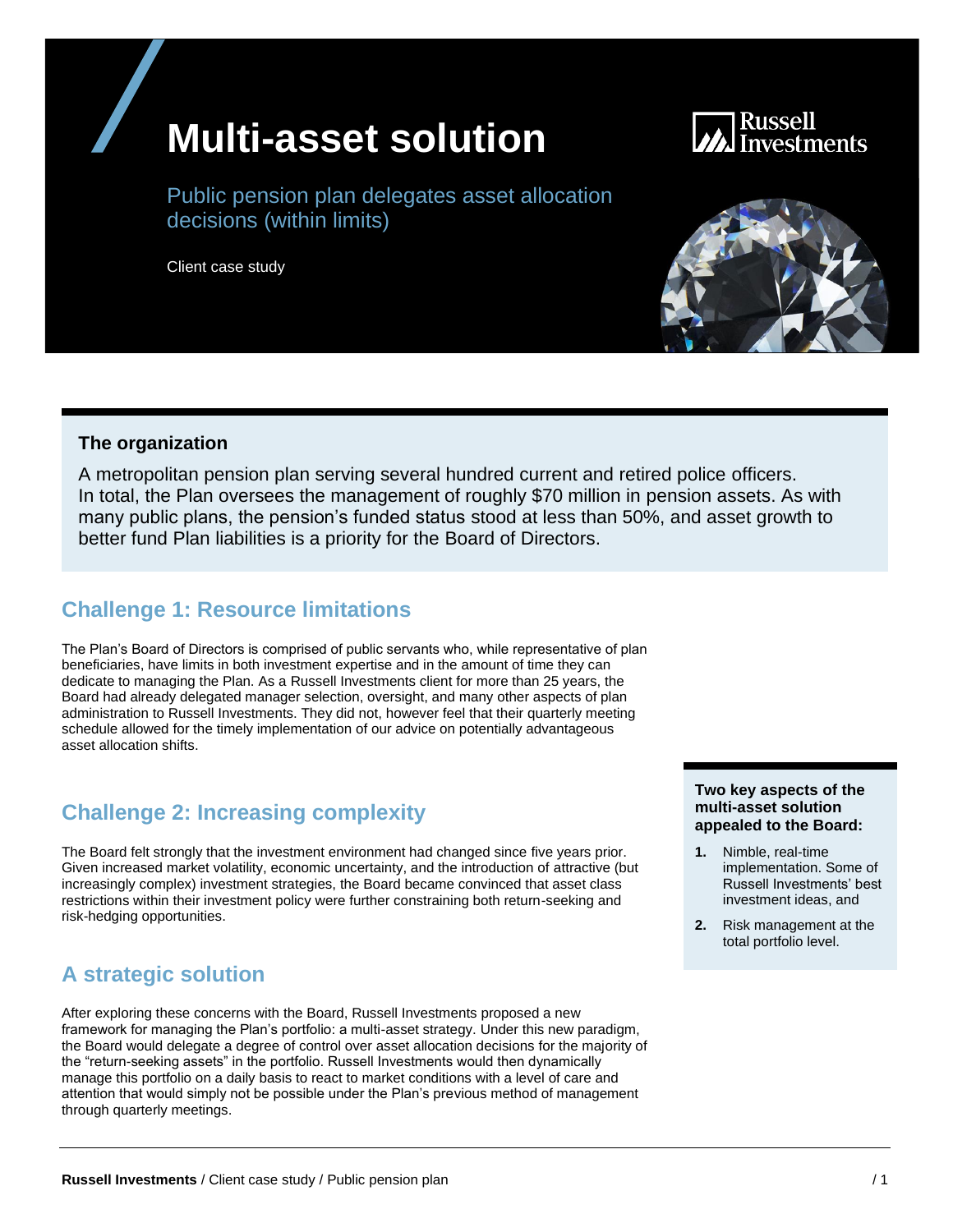#### **Not surprisingly, this recommendation raised a few questions.**

The Board's questions about implementing a multi-asset strategy included:

- 1. How would a multi-asset strategy differ from our current approach?
- 2. How would fees be impacted?



- 3. What risk management controls would be put in place?
- 4. How much transparency/visibility into the Plan's holdings would we have?
- 5. How would liquidity be affected?
- 6. How would the new investment portfolio compare to the existing portfolio?



**1. How would a multi-asset strategy differ from our current approach?**

As a long-term outsourcing client, the Board was already comfortable with the responsibilities previously delegated to Russell Investments: manager monitoring, hiring, firing, and daily management of many aspects of the Plan between quarterly Board meetings. These practices would continue under the proposed multi-asset arrangement, but Russell Investments would also now be given responsibility for shifts between asset classes (within clearly defined boundaries) that would enable our portfolio managers to:

- Act on perceived market opportunities to help improve returns, and
- Adjust the portfolio to help decrease downside risk in times of market stress.

As part of the proposed multi-asset solution, one highly diversified multi-asset fund would replace the Plan's investments in 10 individual funds representing 60% of the Plan's portfolio and would be managed daily by dedicated portfolio managers.

The Board liked this approach for multiple reasons. It matched their thinking that Russell Investments—as the investment expert—was best positioned to make specific allocations to asset classes within their return-seeking portion of the Plan's portfolio. They also liked that our portfolio managers would be able to implement their best thinking in real-time and in response to changing market conditions without the delay of waiting for the next Board meeting.



**2. How would fees be impacted?**

As plan fiduciaries, the Board was certainly concerned about cost. Implementing the multi-asset strategy, however, proved to cost slightly less than the Plan's current fees.



**3. What risk management controls would be put in place?**

From a governance perspective, the amount of additional discretion being granted to Russell Investments would be clearly defined within the Plan's investment policy statement: discretionary investment bands would allow Russell Investments 3% leeway in changing the allocation to specific asset classes. Through long experience, the Board was already comfortable with our rigorous internal governance and investment discipline, and these would remain unchanged in the new multi-asset framework. The Board also liked that they would maintain control of their total risk tolerance, and could easily adjust the ratio of return-seeking to capital preservation assets. The Board retained responsibility of strategic oversight for both the Plan and Russell Investments, but effectively hired Russell Investments as a portfolio manager to oversee and optimize—on a daily basis—the majority of the Plan's return-seeking assets.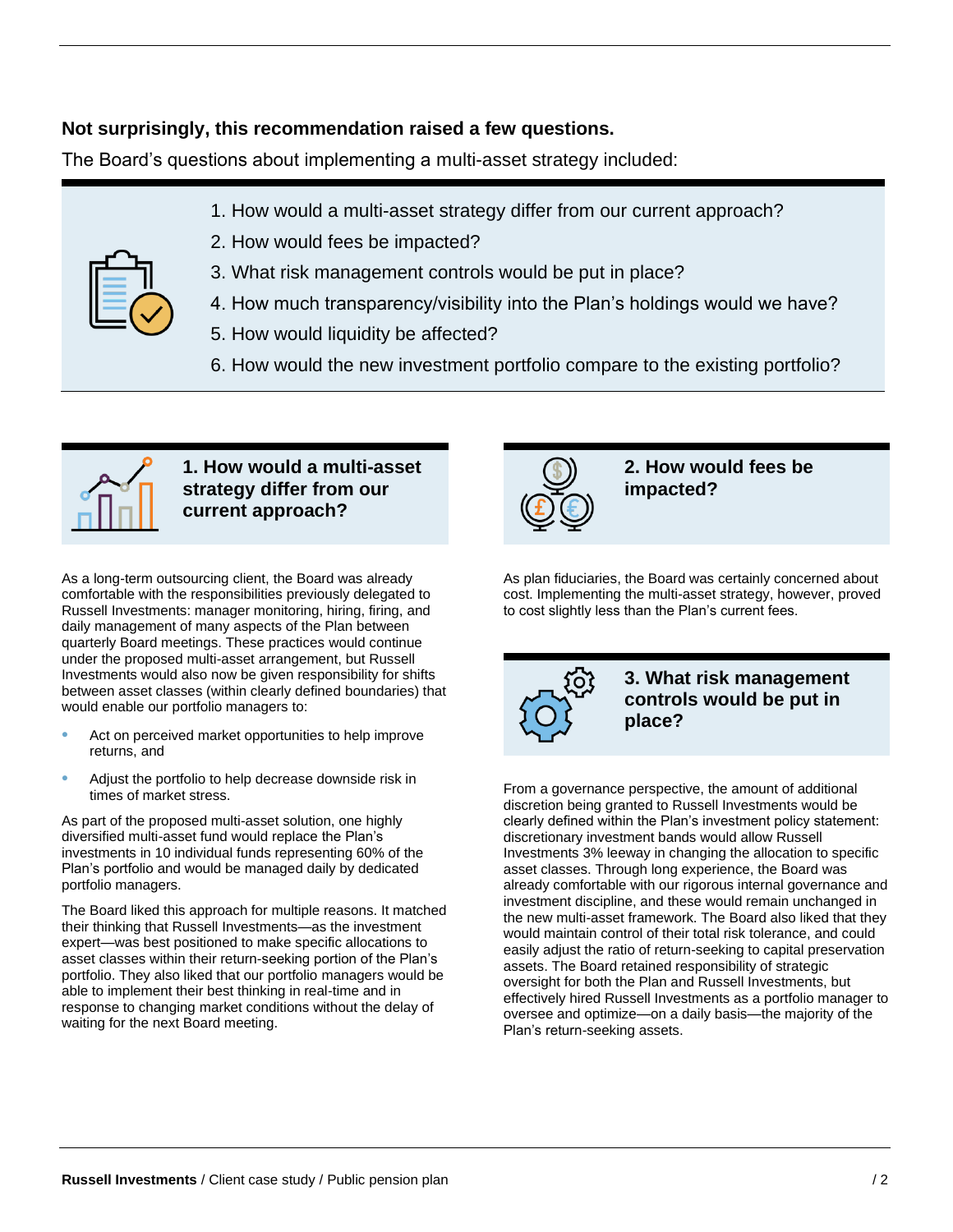

**4. How much transparency/ visibility into the Plan's holdings would we have?**

The multi-asset solution provides the same daily pricing and reporting transparency as the investment holdings it would replace. This includes transparency into the underlying asset classes, underlying managers, and monthly reporting of underlying securities holdings.



**5. How would liquidity be affected?**

Portfolio liquidity would not be affected by the multi-asset solution. The proposed multi-asset fund is priced and traded daily. The Board retained control of any opportunistic/less liquid allocations.



**6. How would the new investment portfolio compare to the existing portfolio?**

For a typical defined benefit plan, the implementation of a multi-asset strategy means:

- **1.** Discretionary investment bands granting Russell Investments 3% leeway in changing the allocation to specific asset classes.
- **2.** An official appointment of Russell Investments as an investment advisor responsible for assisting the Board in the areas of asset allocation, portfolio strategy implementation, performance monitoring and evaluation, and implementation of rebalancing policy.
- **3.** The addition of a new investment policy appendix specifically dedicated to the strategic role of the returnseeking portion of the portfolio, and addressing investment strategies, objectives, monitoring and control.

For this Plan, the biggest change was adjusting their non-U.S. exposure. The Board understood the benefits of having an increased strategic allocation to a broader opportunity set, but they wanted to consider the timing of making an adjustment. Ultimately, they decided that the recent relative underperformance of non-U.S. developed and emerging markets equities combined with then favorable non-U.S. valuations made this an opportune time to bring the portfolio closer to the current global market cap weighting.

## **Summary**

The Board chose to implement the proposed multi-asset solution, seeing it as the next logical step in the evolution of investment outsourcing. Russell Investments had provided the Plan with asset allocation advice and daily plan administration for decades. The Board viewed the multi-asset approach as a more nimble way to marry strategic advice with the daily management of the Plan's portfolio.

#### **Results**

By delegating some asset allocation decisions to Russell Investments and adopting a multiasset approach, the Plan:

- Positioned the portfolio to react to market events in real time, as opposed to once per quarter
- Further diversified the Plan's equity exposure by bringing it in line with the global market cap
- Reduced total Plan fees
- Further engaged investment experts in the daily management of the Plan, allowing the Board to re-focus on strategy and oversight